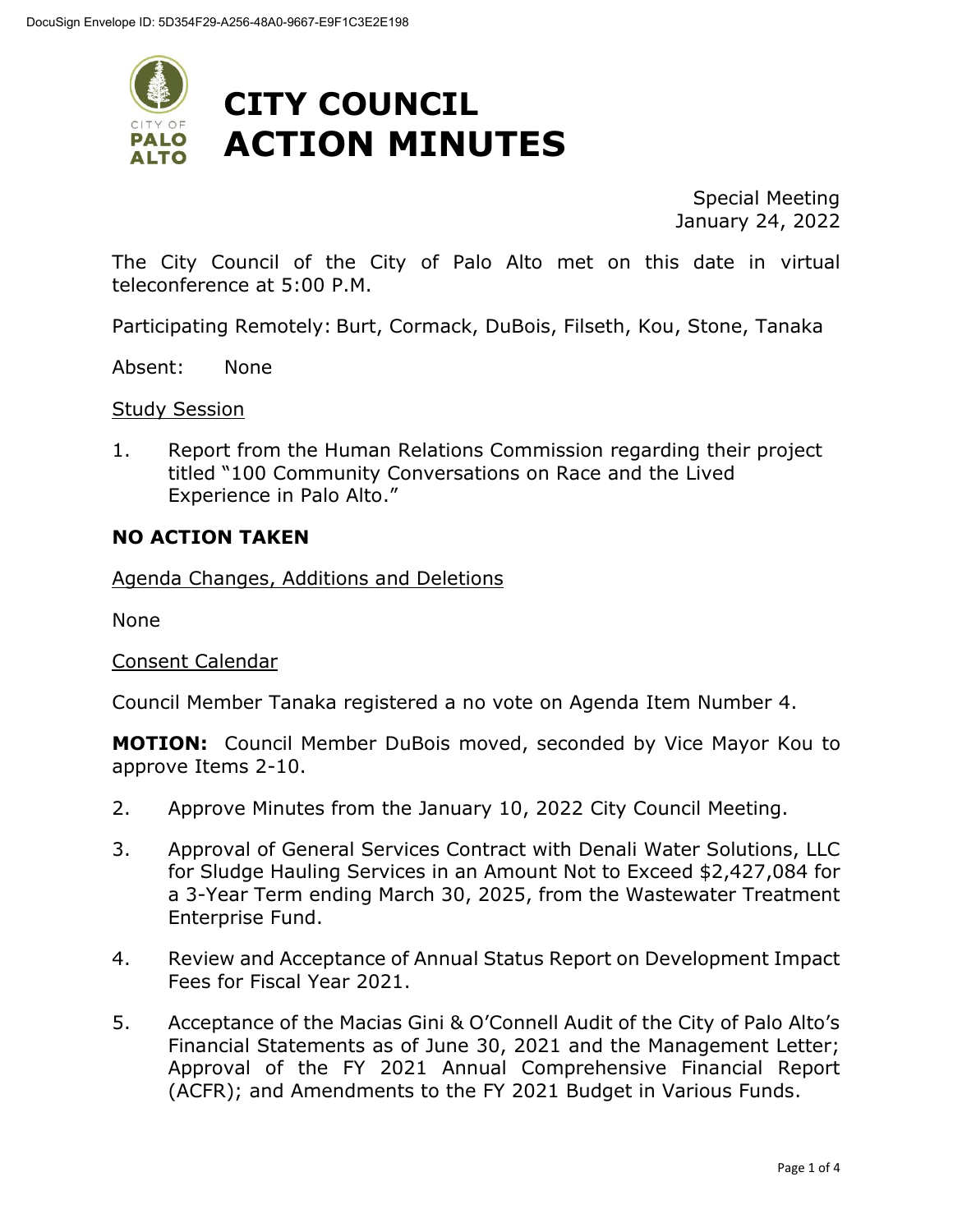# **ACTION MINUTES**

- 6. Adoption of **Resolution 10014** Declaring Weeds to be a Public Nuisance and Setting January 24, 2022 for a Public Hearing for Objections to the Proposed Weed Abatement.
- 7. Adoption of **Resolution 10015** Scheduling the City Council Summer Break and Winter Closure for 2022.
- 8. Adoption of **Resolution 10016** Authorizing Use of Teleconferencing for Council Meetings During Covid-19 State of Emergency.
- 9. SECOND READING: Adopt Park Improvement **Ordinance 5541** for the Replacement of the Palo Alto Flood Basin Tide Gate Structure in the City's Baylands (FIRST READING: January 10, 2022 PASSED: 7-0).
- 10. SECOND READING: Adoption of Interim **Ordinance 5542** Amending Titles 16, 18 and 21 in Response to Senate Bills 9 and 478, Including Amendment to the City's Affordable Housing Requirements for SB 9 Projects. CEQA Status: This Action is not Considered a Project or is Exempt from CEQA in Accordance With Government Code Sections 66411.7(n) and 65852.21(j) or Section 15061 of the State CEQA Guidelines. (FIRST READING: January 10, 2022 PASSED: 7-0).

# **ITEM 4 OF MOTION PASSED:** 6-1, Tanaka no

## **ITEMS 2-3, 5-10 OF MOTION PASSED:** 7-0

City Council went on break at 6:57 P.M. and returned at 7:07 P.M.

## Action Items

11. Discuss Polling Results, Analysis, and Community and Stakeholder Engagement Plan; Recommend Further Refined Parameters for a Possible Local Tax Ballot Measure for November 2022 Election (Business License Tax and Utility Tax Proposals); and Direct Staff on Related Items such as Community and Stakeholder Engagement Plan.

**MOTION:** Council Member DuBois moved, seconded by Council Member Filseth to direct Staff to:

- A. Pursue preparation of a square footage business license tax with the following characteristics, as recommended by the Finance Committee:
	- i. Continue to review the rates, adding option 3 (flat fee of \$50 for first 5,000 square footage occupied and apply a monthly tax rate per square foot beyond the 5,000 threshold) as a starting point;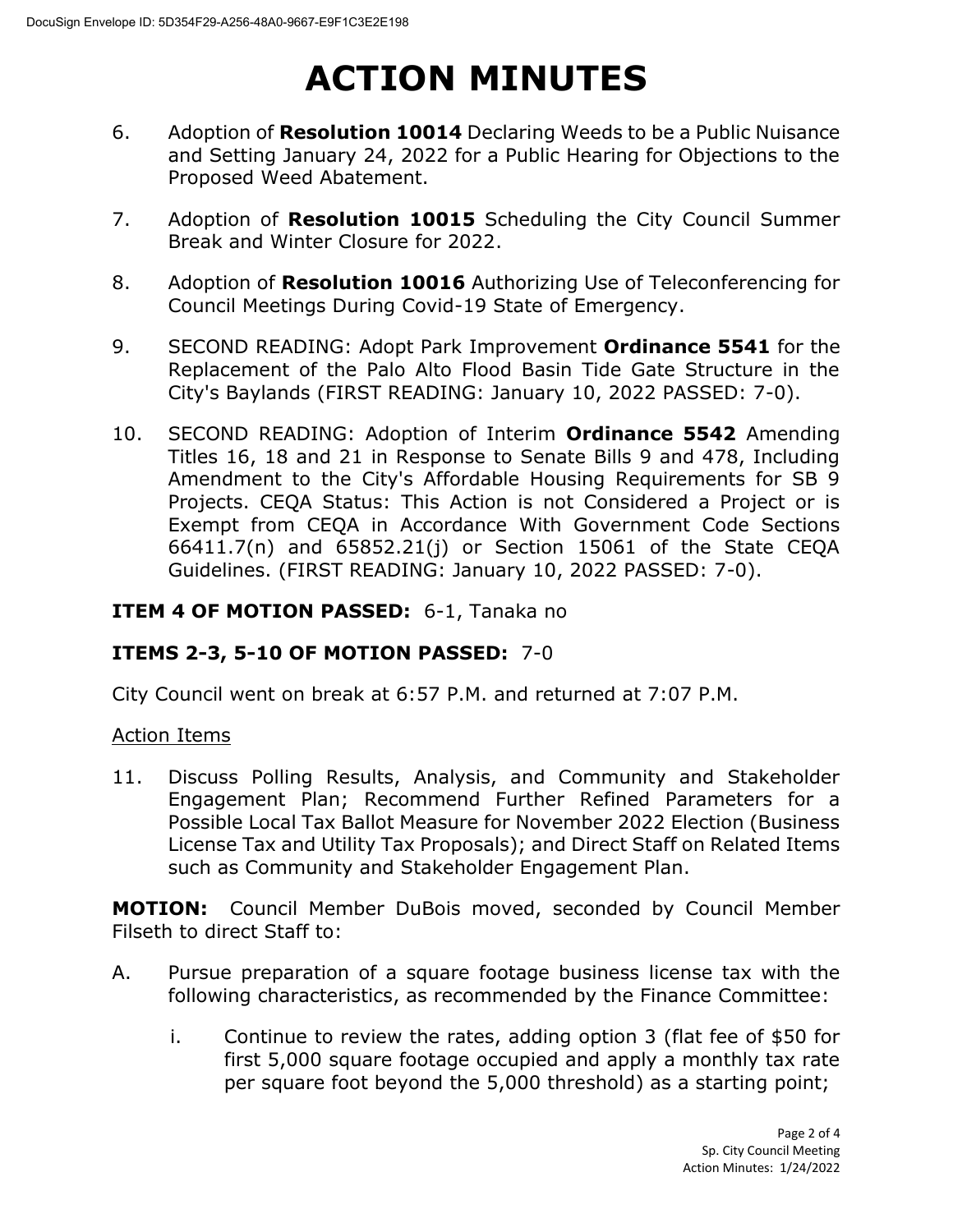# **ACTION MINUTES**

- ii. Exemptions for businesses subject to the Transient Occupancy Tax and grocery stores;
- iii. Annual escalator uses CPI as a basis;
- B. Develop a proposal for voter ratification of the existing gas General Fund Equity Transfer and eliminate the UUT option, with exploration of whether to cap growth of the transfer to be explored via polling;
- C. Amend the workplan to three polls, with the second poll developed and executed by the City's polling consultant, and the third to test potential ballot language; and
- D. Launch the Community and Stakeholder Engagement Plan, as outlined in the staff report.

**AMENDMENT:** Council Member Cormack moved, seconded by Council Member Tanaka to eliminate the .20 cent rate from Part A, Part i. of the Motion.

**AMENDMENT FAILED:** 2-5, Burt, DuBois, Filseth, Kou, Stone no

**MOTION PASSED:** 6-1, Tanaka no

City Council went on break at 9:52 P.M. and returned at 9:57 P.M.

12. Public Hearing: Adoption of Ordinance Clarifying Ambiguities in Height Transitions and Amending the Setback for the RM-40 Zone District.

Public Hearing opened at 10:20 P.M.

Public Hearing closed at 10:40 P.M.

**MOTION:** Council Member DuBois moved, seconded by Vice Mayor Kou to direct Staff to:

- A. Amend the proposed Ordinance to a 150 ft height transition zone, while leaving the abutting conditions where they already exist;
- B. Clarify if projects want to reduce the horizontal transition zone, they are opting into the discretionary process;
- C. Extend the height transition rules in Part A to RM40 adjacent nonresidential buildings; and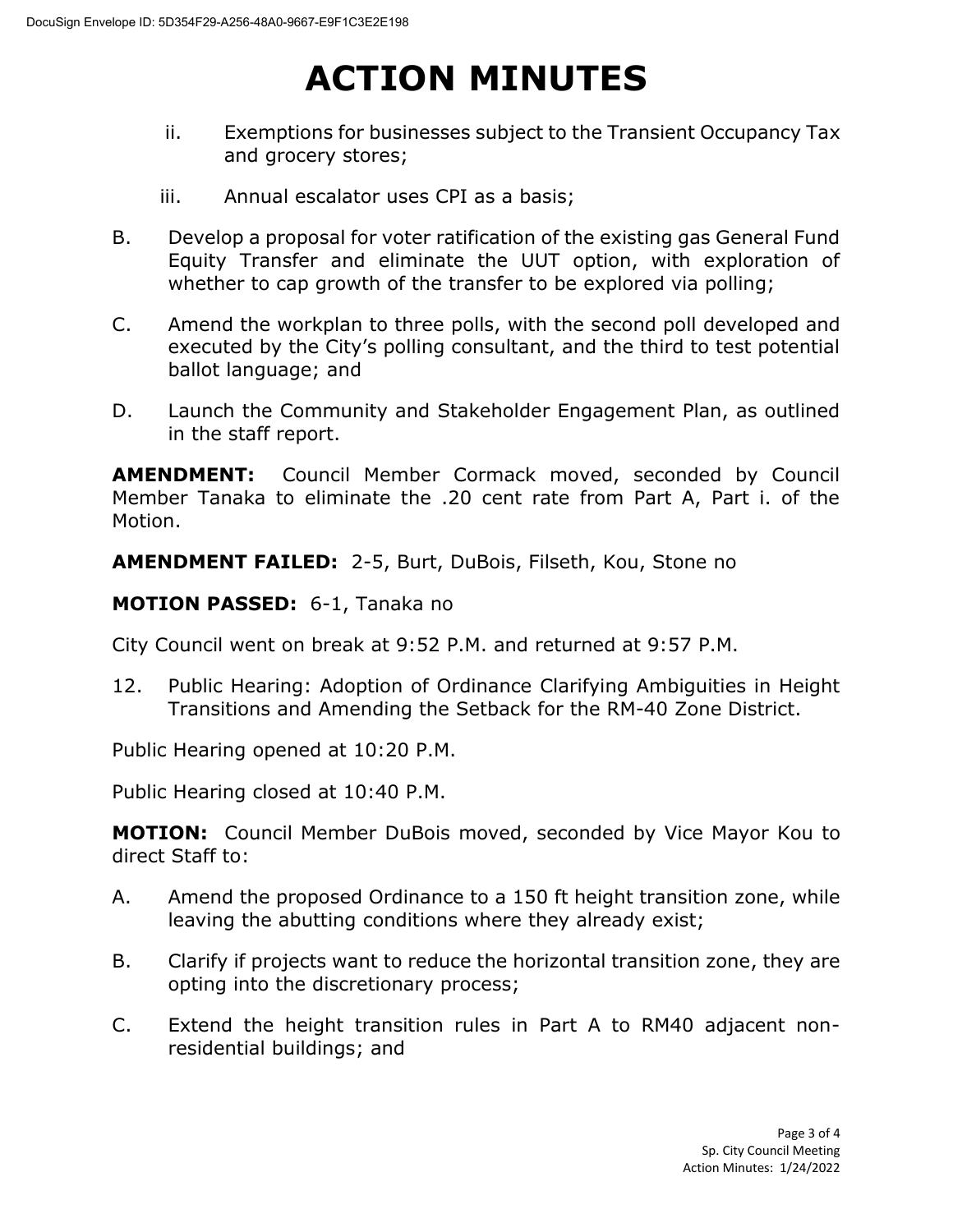# **ACTION MINUTES**

D. Investigate 18.38.150 section (b), and to incorporate RMD into the language.

**MOTION PASSED:** 5-2, Cormack, Tanaka no

Adjournment: The meeting was adjourned at 11:44 P.M. in honor and memory of John Arrillaga, who contributed enormously to the Silicon Valley as a developer, a philanthropist, and a pioneer.

DocuSigned by:

| ATTEST:                                             | APPROVED:                            |
|-----------------------------------------------------|--------------------------------------|
| -DocuSigned by:<br>Lesley Milton<br>--------------- | DocuSigned by:<br>ະ<br>ßL,<br>$\sim$ |

City Clerk Mayor

NOTE: Action minutes are prepared in accordance with Palo Alto Municipal Code (PAMC) 2.04.160(a) and (b). Summary minutes (sense) are prepared in accordance with PAMC Section 2.04.160(c). Beginning in January 2018, in accordance with [Ordinance No. 5423,](https://www.cityofpaloalto.org/files/assets/public/city-clerk/ordinances/ordinances-1909-to-present/ordinances-by-number/ord-5423.pdf) the City Council found action minutes and the video/audio recordings of Council proceedings to be the official records of both Council and committee proceedings. These recordings are available on the City's website.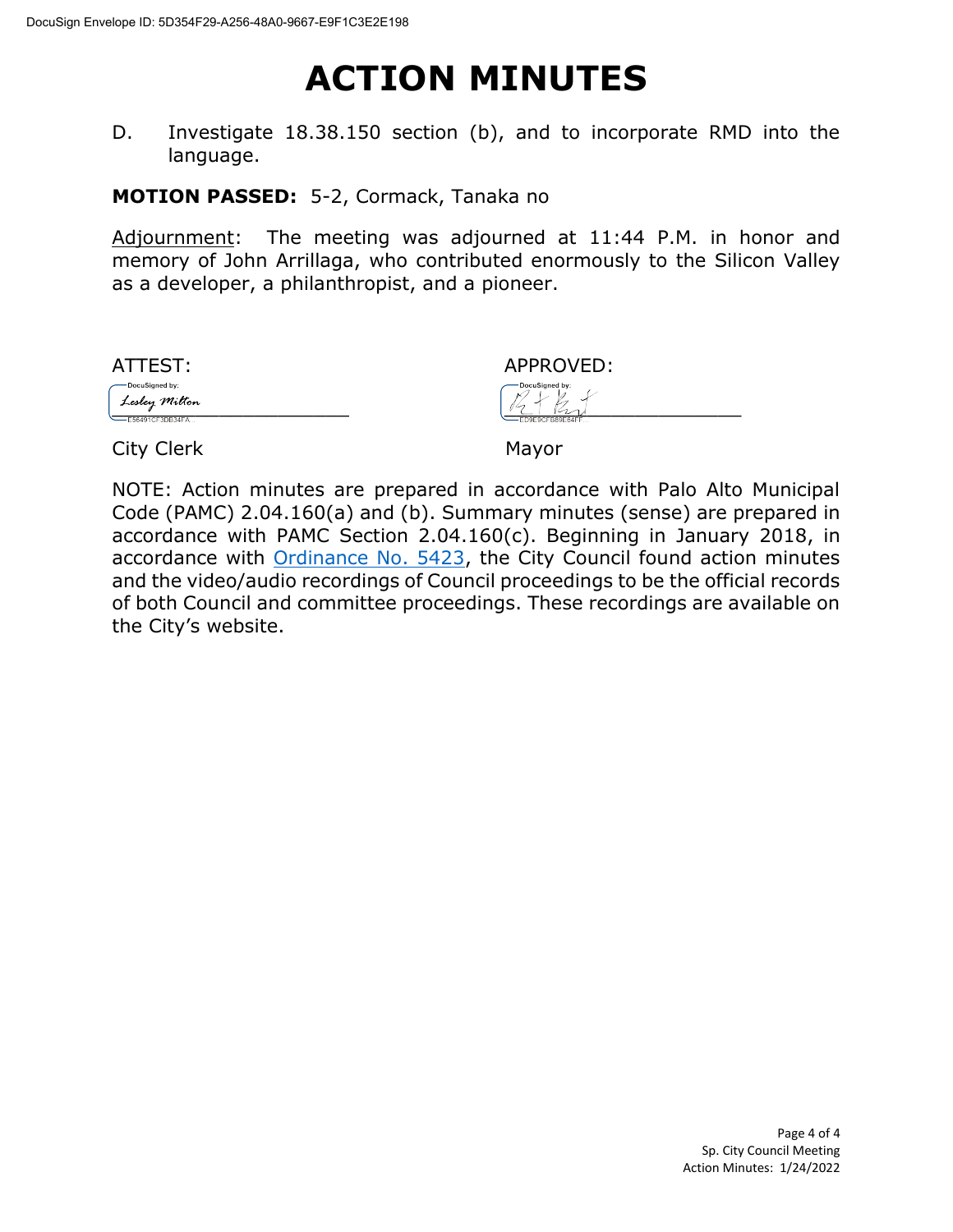#### **Certificate Of Completion**

Envelope Id: 5D354F29A25648A09667E9F1C3E2E198 Status: Completed Subject: Please DocuSign: 20220124amCCs.docx Source Envelope: Document Pages: 4 Signatures: 2 Signatures: 2 Envelope Originator: Certificate Pages: 2 **Initials: 0** Initials: 0 **Danielle Kang** AutoNav: Enabled EnvelopeId Stamping: Enabled Time Zone: (UTC-08:00) Pacific Time (US & Canada)

#### **Record Tracking**

Status: Original 2/10/2022 2:48:45 PM Security Appliance Status: Connected Pool: StateLocal

### **Signer Events Signature CONSISTENTS Signature Timestamp**

Pat Burt pat@patburt.org Mr Security Level: Email, Account Authentication Signature Adoption: Drawn on Device<br>(None) Signature Adoption: Drawn on Device

#### **Electronic Record and Signature Disclosure:**  Not Offered via DocuSign

Lesley Milton Lesley.Milton@CityofPaloAlto.org City Clerk Security Level: Email, Account Authentication<br>(None)

**Electronic Record and Signature Disclosure:**  Not Offered via DocuSign

 Danielle.Kang@cityofpaloalto.org Storage Appliance Status: Connected **Pool: City of Palo Alto** Location: DocuSign Location: DocuSign

Holder: Danielle Kang

Using IP Address: 98.35.161.52 Signed using mobile

DocuSigned by: Lesley Milton -<br>E56491CF3DB34FA...

Signature Adoption: Pre-selected Style Using IP Address: 98.51.0.166 Signed using mobile

250 Hamilton Ave Palo Alto , CA 94301 Danielle.Kang@cityofpaloalto.org IP Address: 199.33.32.254

Location: DocuSign

Sent: 2/10/2022 2:49:55 PM Viewed: 2/17/2022 7:53:23 AM Signed: 3/10/2022 7:58:01 AM

Sent: 3/10/2022 7:58:03 AM Viewed: 3/10/2022 11:33:58 AM Signed: 3/10/2022 11:34:12 AM

| In Person Signer Events             | <b>Signature</b> | Timestamp            |
|-------------------------------------|------------------|----------------------|
| <b>Editor Delivery Events</b>       | <b>Status</b>    | Timestamp            |
| <b>Agent Delivery Events</b>        | <b>Status</b>    | Timestamp            |
| <b>Intermediary Delivery Events</b> | <b>Status</b>    | Timestamp            |
| <b>Certified Delivery Events</b>    | <b>Status</b>    | Timestamp            |
| <b>Carbon Copy Events</b>           | <b>Status</b>    | Timestamp            |
| <b>Witness Events</b>               | <b>Signature</b> | Timestamp            |
| <b>Notary Events</b>                | <b>Signature</b> | Timestamp            |
| <b>Envelope Summary Events</b>      | <b>Status</b>    | <b>Timestamps</b>    |
| <b>Envelope Sent</b>                | Hashed/Encrypted | 2/10/2022 2:49:56 PM |

# DocuSign